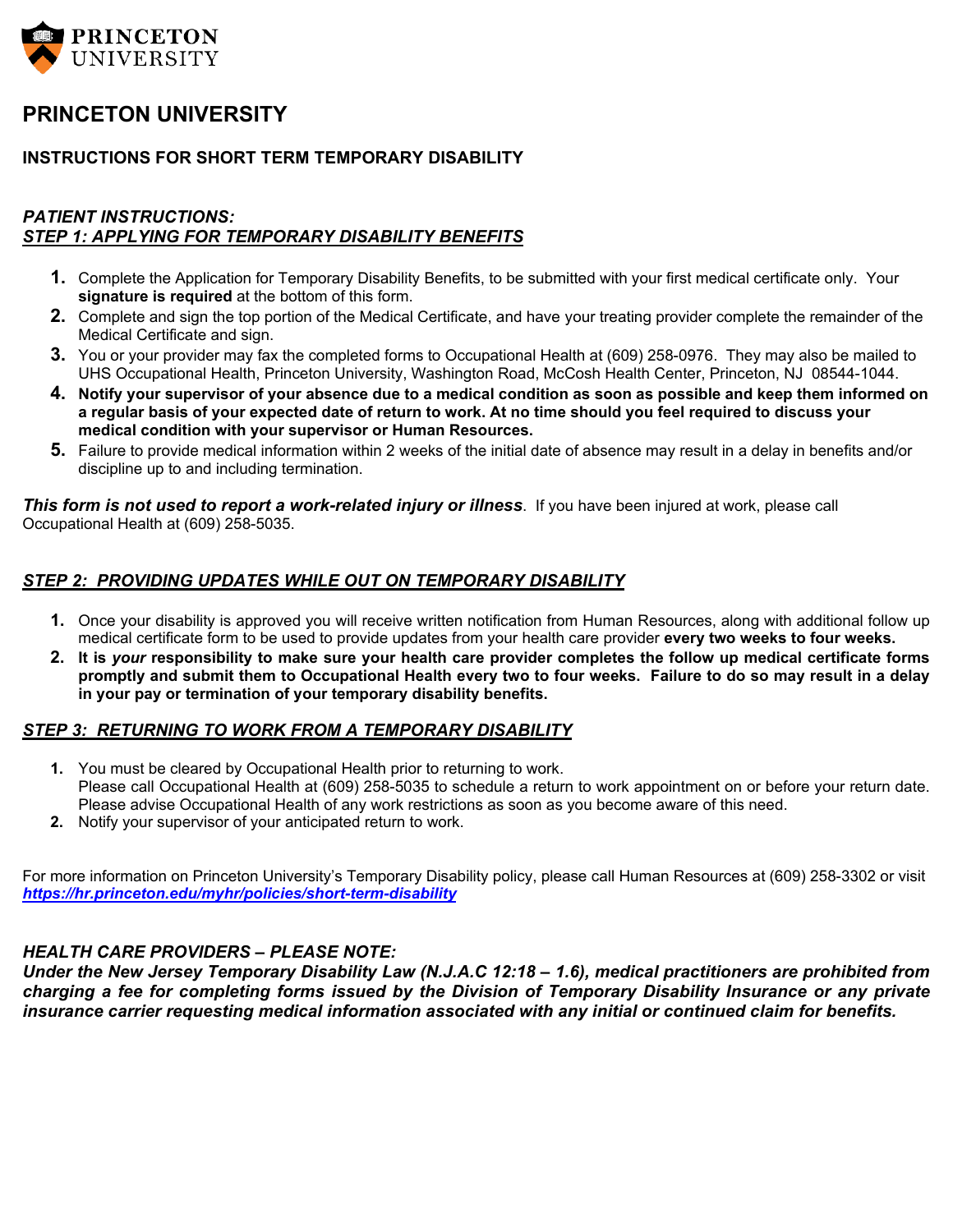### **PRINCETON UNIVERSITY APPLICATION FOR TEMPORARY DISABILITY BENEFITS**

(To be included with medical certificate)

TO BE CONSIDERED FOR TEMPORARY DISABILITY BENEFITS, THIS APPLICATION AND THE MEDICAL CERTIFICATE MUST BE RETURNED TO OCCUPATIONAL HEALTH, PRINCETON UNIVERSITY, WASHINGTON ROAD, MCCOSH HEALTH CENTER, PRINCETON, NJ 08544-1004. PHONE (609) 258-5035, FAX (609) 258-0976.

|                                                                                                                      |      | HOME PHONE ( ) MOBILE PHONE ( ) DEPT/SUPERVISOR                                                                                              |  |
|----------------------------------------------------------------------------------------------------------------------|------|----------------------------------------------------------------------------------------------------------------------------------------------|--|
|                                                                                                                      |      | What was the date of the last day you worked before this present disability began? ___________________________                               |  |
| Did you work a full day? $\Box$ Yes $\Box$ No                                                                        |      |                                                                                                                                              |  |
| (even if this is a Saturday, Sunday, holiday or regular day off)                                                     |      | What was the date of the first day you were unable to work because of this disability?                                                       |  |
|                                                                                                                      |      | If now recovered, what was the date of the first day on which you were able to resume work?<br>The work?                                     |  |
|                                                                                                                      |      | Were you injured at work? $\Box$ Yes $\Box$ No $\,$ If yes, explain $\_\_$                                                                   |  |
|                                                                                                                      |      | Have you filed, or do you intend to file a Workers' Compensation claim? $\Box$ Yes $\Box$ No Date of Injury                                  |  |
| Please provide the following information regarding the health care provider who is treating you for this disability: |      |                                                                                                                                              |  |
|                                                                                                                      |      | Name of Physician ______________________Phone number ___________________________Fax number___________________                                |  |
|                                                                                                                      |      |                                                                                                                                              |  |
|                                                                                                                      |      |                                                                                                                                              |  |
| <b>SECOND EMPLOYER / SELF EMPLOYMENT INFORMATION</b>                                                                 |      |                                                                                                                                              |  |
|                                                                                                                      |      | Are you or were you working at any other job during the period in which you are applying for disability benefits? $\Box$ Yes $\Box$ No       |  |
| disability benefits? $\Box$ Yes<br>$\mathbb{R}^n$<br>No                                                              |      | Are you receiving or have you received wages, salary, or vacation pay from another employer during the period for which you are applying for |  |
| Are you receiving or claiming disability benefits under another employer? $\Box$ Yes                                 |      | No                                                                                                                                           |  |
| including part time or temporary employment.                                                                         |      | Please list any employers other than Princeton University for which you are currently working or have worked during the past twelve months,  |  |
|                                                                                                                      |      |                                                                                                                                              |  |
|                                                                                                                      |      |                                                                                                                                              |  |
| date                                                                                                                 | date |                                                                                                                                              |  |

#### **Certification and Signature**:

I was unable to work during the period for which benefits are claimed and hereby certify that all the statements made by me on this form are true. I know that the law provides penalties for false statements made to obtain benefits. I authorize and request that information regarding my medical condition and impairments that are relevant to my ability to perform my job may be furnished to Princeton University Occupational Health. I give permission for a health care professional from Princeton University to contact and speak with my healthcare provider to discuss my medical condition, treatment, and/or ability to perform my job, and hereby give my permission for release of any medical information required by Princeton University for the processing of my temporary disability benefits. I understand that all information furnished will be treated in confidence by Princeton University and will not be released unless required by law.

**SIGNATURE:** \_\_\_\_\_\_\_\_\_\_\_\_\_\_\_\_\_\_\_\_\_\_\_\_\_\_\_\_\_\_\_\_\_\_\_\_\_\_\_\_\_\_\_\_\_\_ **DATE:** \_\_\_\_\_\_\_\_\_\_\_\_\_\_\_\_\_\_\_\_\_\_\_\_\_\_\_\_\_\_\_\_\_\_\_\_\_\_\_